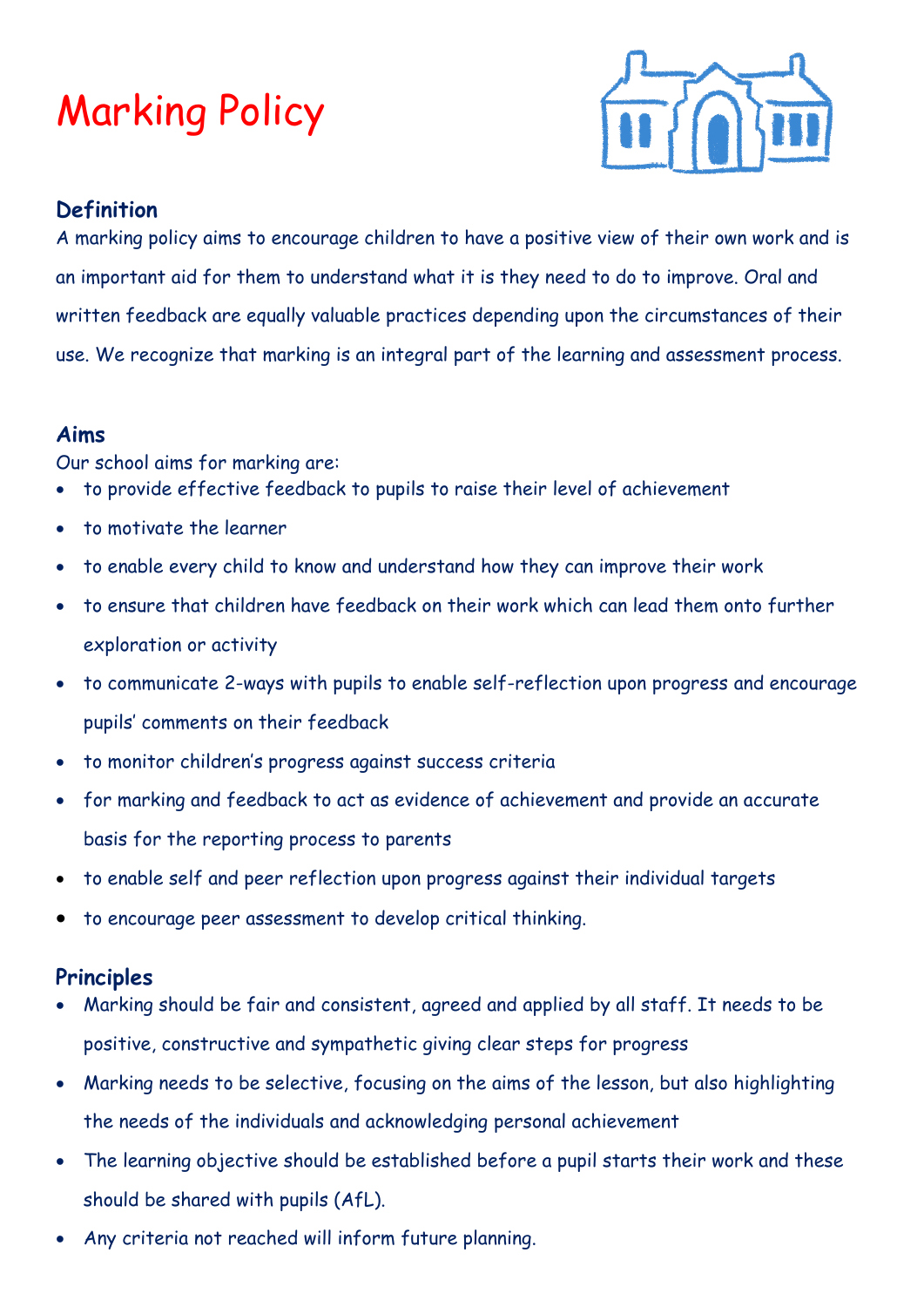- Marking can be done as the pupils are in the process of their work, or shortly after the work is completed
- Involve pupils in self-marking or peer-marking when appropriate (AfL) this allows pupils to understand what makes their work good.
- Time should be allowed for pupils to reflect upon the marked work and the teachers' comments.
- Copies of the marking policy will be available in school and on the website.
- Pupils and parents should be aware of the marking practices of the school.
- **Key Stage 1:** Pupils will read and respond to comments with adult support as appropriate.
- **Key Stage 2:** Pupils should acknowledge the teachers' comments either by ticking the comments, writing their initials or adding their reply.
- Opportunities for corrections and improvements will be provided as necessary.

#### **Marking Guidelines**

- Comments should be constructive and relate to the set learning criteria for the lesson and any specific individual learning targets
- All marking of work should be carried out using a green pen with target comments in pink.
- Self-marking and peer-marking should be carried out using a pencil or coloured pencil.
- Codes for marking eg: verbal feedback are outlined on the School Marking Code Sheet.
- Each class teacher will explain to the pupils about the school codes for marking.
- As part of the marking process individual teachers award house points.
- To assist lead teachers with future planning support staff are encouraged to initial their marking.

#### **Monitoring and Evaluation**

Monitoring of standards in pupils' books will take place on a regular basis by the Principal. Children's work will be viewed to ensure that marking is consistent and effective. The Principal (look out for the purple pen!), and governors will also ensure that the marking policy is being adhered to during regular scrutiny.